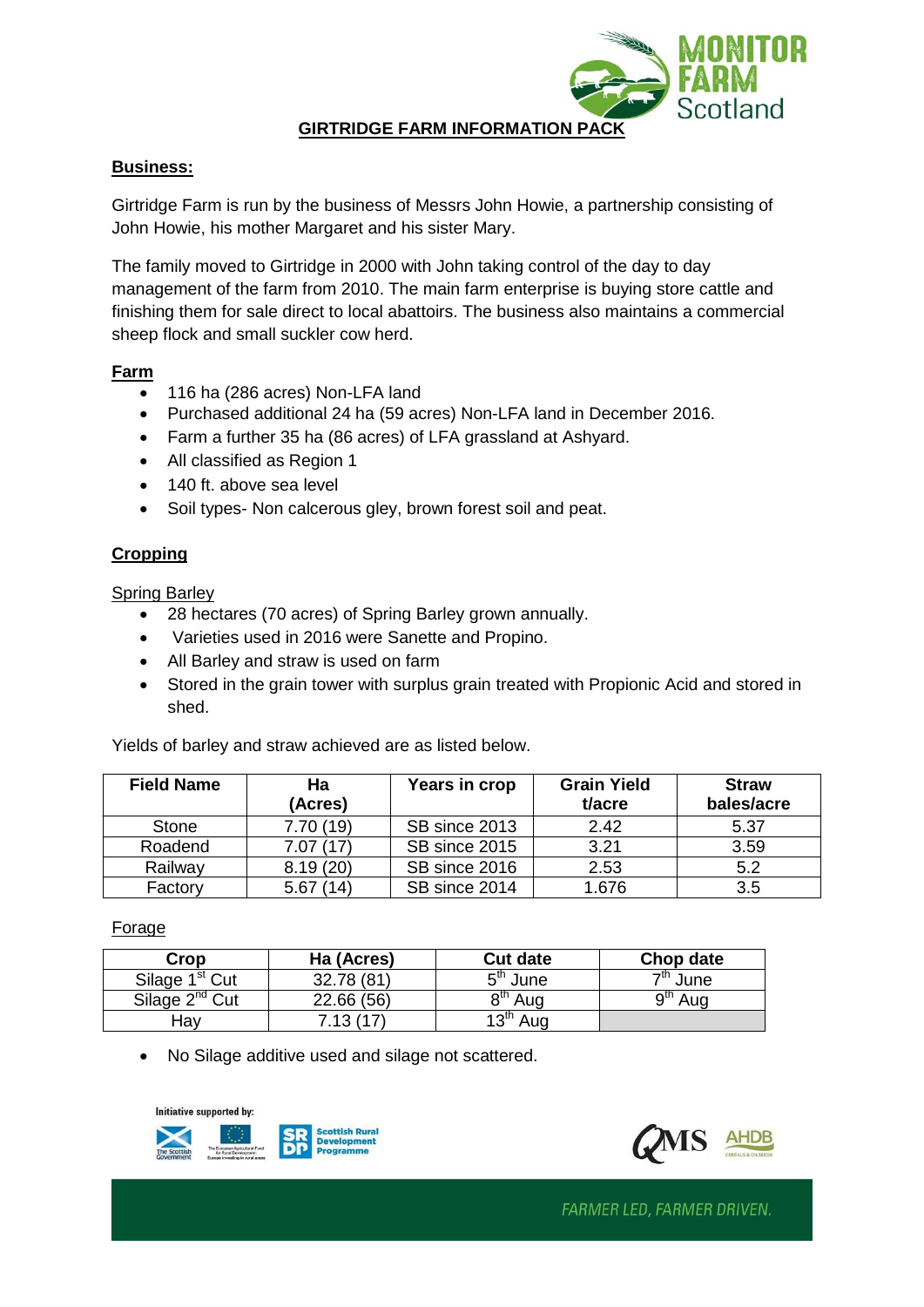## **Livestock**



# Finished Cattle

- 233 finishing cattle currently on farm (80% females)
- Finished 490 cattle in the last 20 months (75% females)
- Purchased through the local market all year round
- Average purchase weight 350 kgs
- Aim to sell R4L (bonus if U)
- Sold through Stoddarts and Highland Meats

#### Sheep Flock

- 140 cross ewes put to Suffolk, Texel and Beltex x tups
- All ewes housed for lambing in early March
- All lambs sold finished through the live market
- Average liveweight at sale 44 kgs
- Replacement females purchased through the market

| 2016 results      |           |                 |  |  |  |
|-------------------|-----------|-----------------|--|--|--|
| Number of ewes    | 143       |                 |  |  |  |
| put to the Ram    |           |                 |  |  |  |
| Number rams used  |           | (1 tup/35 ewes) |  |  |  |
| Lambs Scanned     | 270 lambs | 189% (6 yeld)   |  |  |  |
| Live lambs        | 214 lambs | 149%            |  |  |  |
| recorded          |           |                 |  |  |  |
| 15/06/2016        |           |                 |  |  |  |
| Lambs recorded as | 214 lambs | 149%            |  |  |  |
| sold              |           |                 |  |  |  |

# Breeding Cattle

- 10 mixed breed suckler cows
- Mainly spring calving
- Run with Limousin bull for 2 months
- Calves transition to finishing system
- Cast cows sold through local market or Stoddarts

| 2016 results       |  |     |  |  |  |
|--------------------|--|-----|--|--|--|
| Number of Cows put |  |     |  |  |  |
| to bull            |  |     |  |  |  |
| Number in calf     |  | 88% |  |  |  |
| Calves lost pre    |  |     |  |  |  |
| calving            |  |     |  |  |  |
| Calves lost post   |  |     |  |  |  |
| calving            |  |     |  |  |  |
| Calves reared      |  | 75% |  |  |  |

Initiative supported by:





FARMER LED, FARMER DRIVEN.